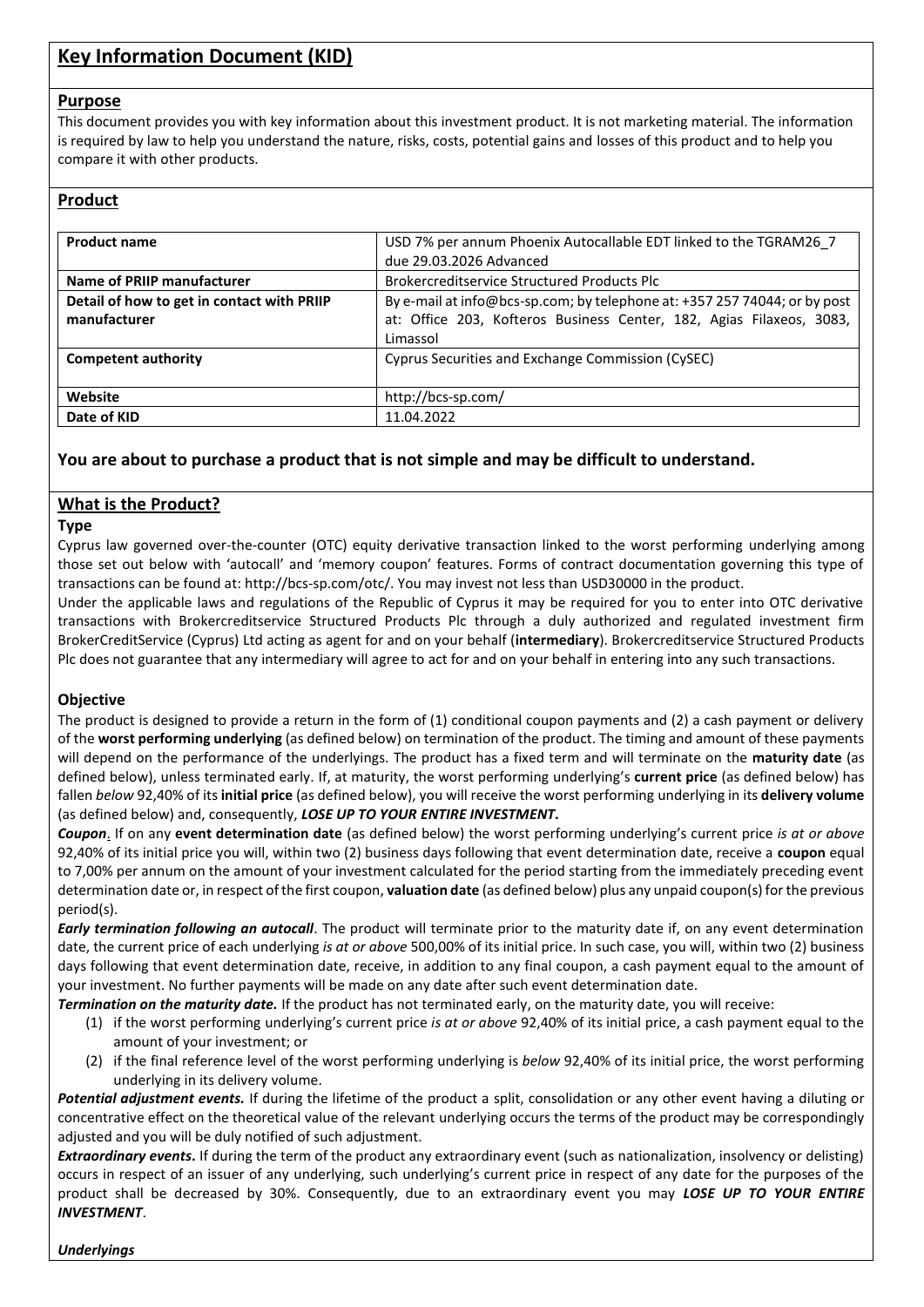| <b>Ticker</b>                                                                                                                                                                                            | <b>Issuer</b>                                                                                                               | <b>ISIN</b>                                                                              | Currency                                                                                                                     |  |  |
|----------------------------------------------------------------------------------------------------------------------------------------------------------------------------------------------------------|-----------------------------------------------------------------------------------------------------------------------------|------------------------------------------------------------------------------------------|------------------------------------------------------------------------------------------------------------------------------|--|--|
| TGRAM26 7*                                                                                                                                                                                               | Telegram Group                                                                                                              | XS2317279060                                                                             | <b>USD</b>                                                                                                                   |  |  |
| *For purposes of this key information document, In respect of the underlying with this Ticker, the relevant exchange price                                                                               |                                                                                                                             |                                                                                          |                                                                                                                              |  |  |
| does not exist. Therefore, the relevant price determination method is as follows :                                                                                                                       |                                                                                                                             |                                                                                          |                                                                                                                              |  |  |
| BVAL (Bloomberg valuation) for the underlying on 12:00 GMT of the relevant valuation date/event determination                                                                                            |                                                                                                                             |                                                                                          |                                                                                                                              |  |  |
| date/maturity date. This value is calculated by Bloomberg Finance L.P. and published in the information system Bloomberg.                                                                                |                                                                                                                             |                                                                                          |                                                                                                                              |  |  |
|                                                                                                                                                                                                          | If on/before the relevant date the credit event of Bankruptcy, Failure to Pay, Obligation Acceleration, Obligation Default, |                                                                                          |                                                                                                                              |  |  |
|                                                                                                                                                                                                          | Repudiation/Moratorium, Restructuring, Governmental Intervention, Illegality, as specified in the related Term Sheet, takes |                                                                                          |                                                                                                                              |  |  |
|                                                                                                                                                                                                          |                                                                                                                             |                                                                                          | place, the price of this underlying on this date shall be calculated as the product of 0,2857 and BVAL (Bloomberg valuation) |  |  |
| for the underlying on 12:00 GMT of the relevant date.                                                                                                                                                    |                                                                                                                             |                                                                                          |                                                                                                                              |  |  |
|                                                                                                                                                                                                          |                                                                                                                             |                                                                                          | If on the relevant valuation date/event determination date/maturity date the BVAL (Bloomberg valuation) for the              |  |  |
|                                                                                                                                                                                                          |                                                                                                                             |                                                                                          | underlying on 12:00 GMT is not published in the information system Bloomberg, the price of this underlying on this date      |  |  |
|                                                                                                                                                                                                          |                                                                                                                             |                                                                                          | shall be calculated as the product of 0,2857 and BVAL (Bloomberg valuation) for the underlying on 12:00 GMT of the nearest   |  |  |
| previous date with the published BVAL (Bloomberg valuation) price.                                                                                                                                       |                                                                                                                             |                                                                                          |                                                                                                                              |  |  |
| <b>Definitions</b>                                                                                                                                                                                       |                                                                                                                             |                                                                                          |                                                                                                                              |  |  |
| <b>Current price:</b>                                                                                                                                                                                    |                                                                                                                             |                                                                                          | The closing price of an underlying as of an event determination date, maturity date or early                                 |  |  |
|                                                                                                                                                                                                          | termination date                                                                                                            |                                                                                          |                                                                                                                              |  |  |
| Delivery volume:                                                                                                                                                                                         |                                                                                                                             | In respect of each underlying - the amount of your investment divided by 1.0261% of such |                                                                                                                              |  |  |
|                                                                                                                                                                                                          | underlying's initial price                                                                                                  |                                                                                          |                                                                                                                              |  |  |
|                                                                                                                                                                                                          |                                                                                                                             |                                                                                          |                                                                                                                              |  |  |
| <b>Event determination dates:</b>                                                                                                                                                                        |                                                                                                                             | Semiannually following the valuation date                                                |                                                                                                                              |  |  |
| Initial price:                                                                                                                                                                                           |                                                                                                                             | The closing price of an underlying as of the valuation date                              |                                                                                                                              |  |  |
| <b>Maturity date:</b>                                                                                                                                                                                    | 29.03.2026                                                                                                                  |                                                                                          |                                                                                                                              |  |  |
| <b>Valuation date:</b>                                                                                                                                                                                   | 29.03.2022                                                                                                                  |                                                                                          |                                                                                                                              |  |  |
| <b>Worst performing</b>                                                                                                                                                                                  |                                                                                                                             |                                                                                          | For a given date, the underlying with the worst performance between the initial price and the                                |  |  |
| underlying:                                                                                                                                                                                              | current price                                                                                                               |                                                                                          |                                                                                                                              |  |  |
|                                                                                                                                                                                                          |                                                                                                                             |                                                                                          |                                                                                                                              |  |  |
|                                                                                                                                                                                                          | <b>Intended retail investor</b>                                                                                             |                                                                                          |                                                                                                                              |  |  |
| This product is intended to be offered to retail investors who fulfil all of the criteria below:                                                                                                         |                                                                                                                             |                                                                                          |                                                                                                                              |  |  |
| 1. they have prior experience in investing in derivative products;                                                                                                                                       |                                                                                                                             |                                                                                          |                                                                                                                              |  |  |
|                                                                                                                                                                                                          |                                                                                                                             |                                                                                          | 2. they can understand the interaction between the conditional payments under the product and the underlyings' market        |  |  |
|                                                                                                                                                                                                          | performance;                                                                                                                |                                                                                          |                                                                                                                              |  |  |
| 3. they can afford to have their invested capital locked in for the full term of the product;<br>المعرزاء ومرمز وعايلا وزالد وبالمعربون الملاعبون وعايركم المربرون والمستحر وموارمها والمستكرم وروم رزما |                                                                                                                             |                                                                                          |                                                                                                                              |  |  |

4. they can afford to lose part or all of the capital invested in the product;

5. they can understand the essence of extraordinary events, and comprehend the negative effect that such events can have on the product's financial result.

#### **What are the risks and what could I get in return?**

# **Risk indicator 1 2 3 4 5 6 7** ←  **Lower risk All and Security Contract Contract Contract Contract Contract Contract Contract Contract Contract Contract Contract Contract Contract Contract Contract Contract Contract Contract Contract Contract Contract C**

The summary risk indicator is a guide to the level of risk of this product compared to other products. It shows how likely it is that the product will lose money because of movements on the market or because we are not able to pay you. We have classified this product as 6 out of 7, which is an over aggressive risk class and rates the potential losses from product performance at a high level. This product does not include any protection from future market performance **so you could lose some or all of your investment**.

Tax regime in your residence jurisdiction may affect the product's overall return.

**Be aware of currency risk:** If the currency of your account is different to the currency of this product, you will be exposed to the risk of suffering a loss as a result of the conversion of the currency of the product into the account currency. This risk is not considered in the indicator shown above.

For detailed information about all risks relating to the product please refer to the manufacturer's website: : http://bcs-sp.com/

**Performance scenarios**

| Investment USD 10000 |                                      |                  |                  |                              |
|----------------------|--------------------------------------|------------------|------------------|------------------------------|
| <b>Scenarios</b>     |                                      | 12 months        | 30 months        | Maturity, 5 years,           |
|                      |                                      |                  |                  | (Recommended holding period) |
| Stress scenario      | What you might get back after costs: | USD <sub>0</sub> | USD <sub>0</sub> | USD <sub>0</sub>             |
|                      | Average return each year:            | $-100.00\%$      | $-100.00\%$      | $-100.00\%$                  |